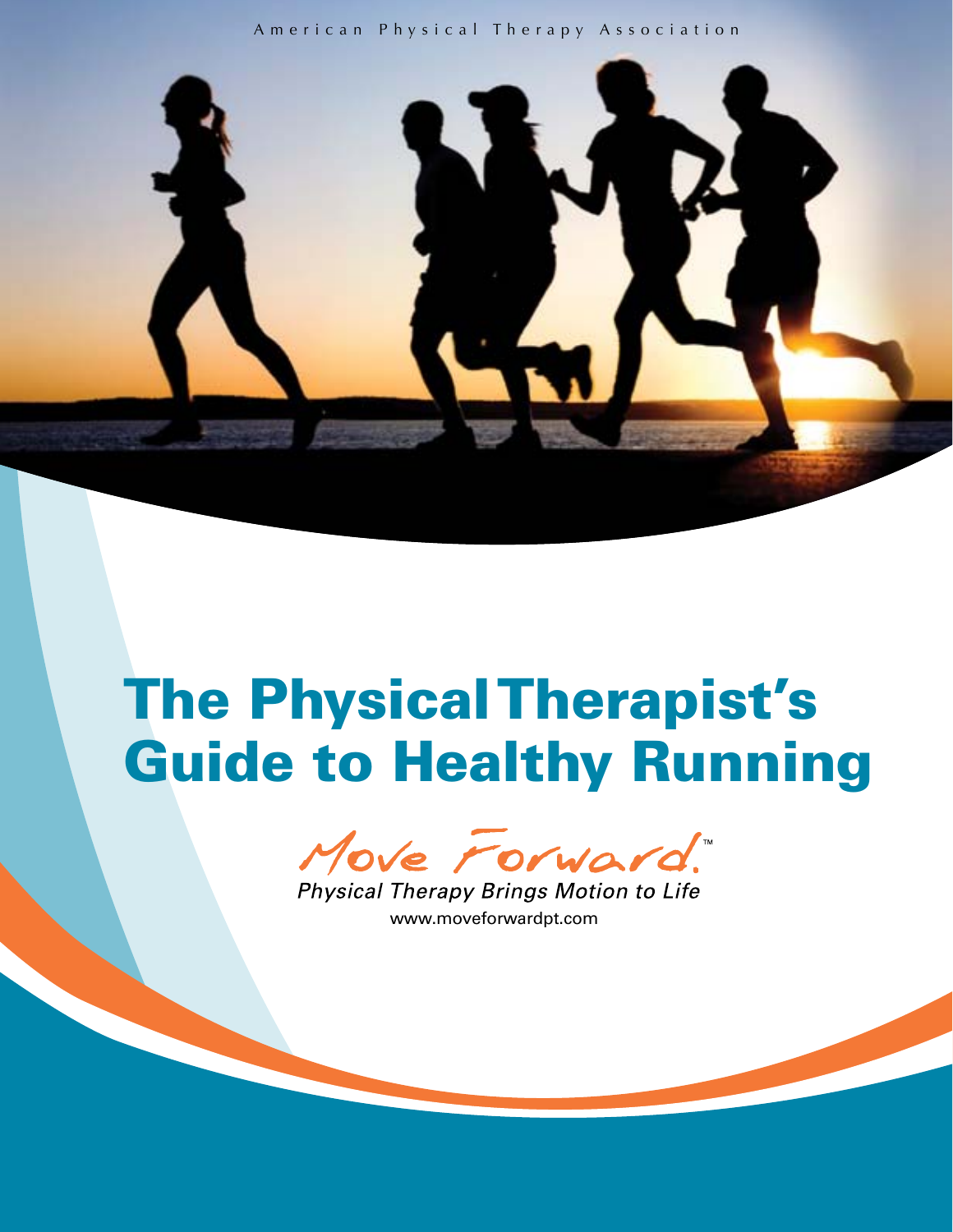©2011 by the American Physical Therapy Association. All rights reserved. For more information about this and other APTA publications, contact the American Physical Therapy Association, 1111 North Fairfax Street, Alexandria, VA 22314-1488, 800/999-2782, [www.apta.org.](http://www.apta.org)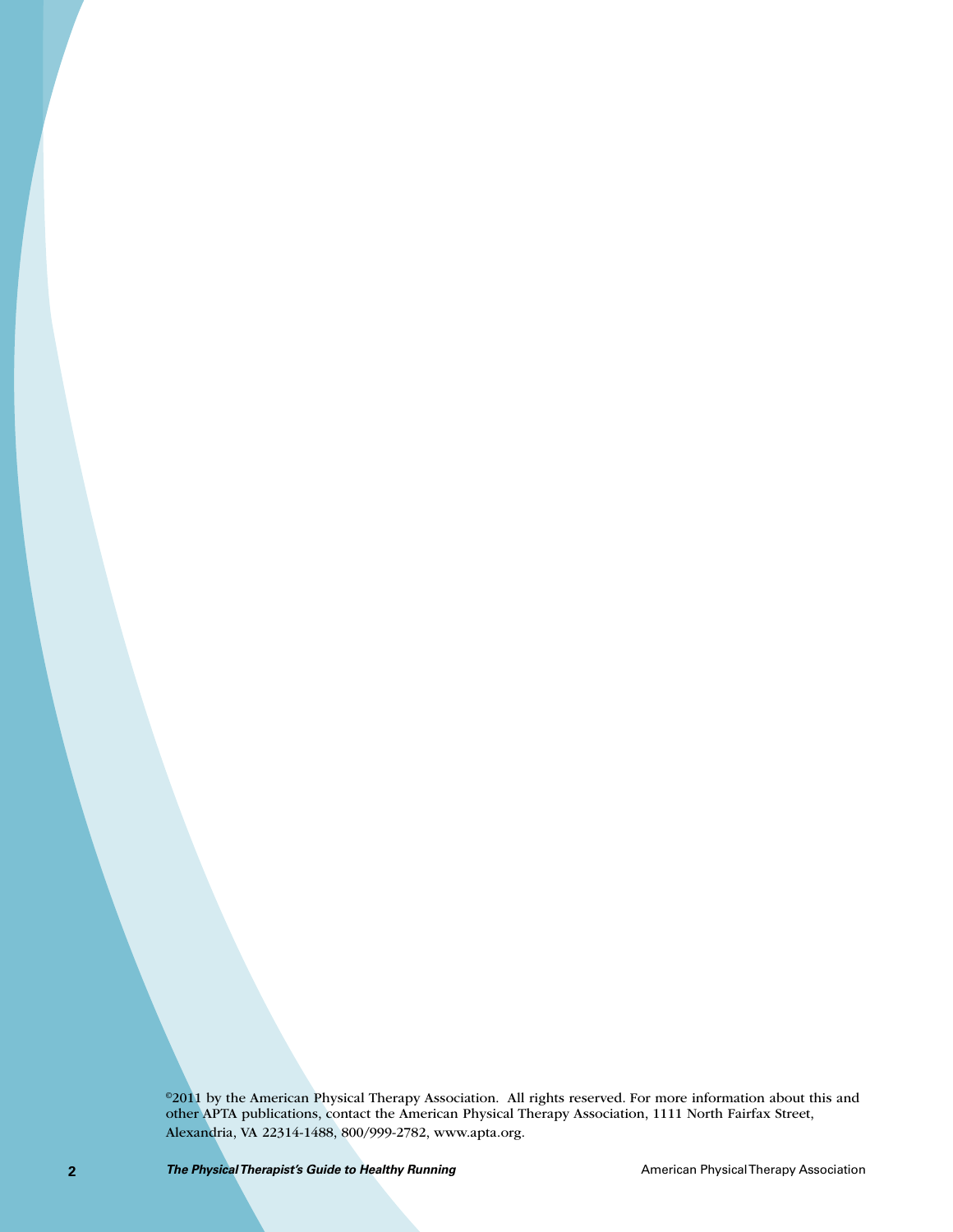# Life on the Run

Why do you run? For some, it's about setting goals or staying fit. Others love being part of the running community and the freedom running can provide. No matter the reason, the rewards are undeniable.

Developing muscle strength and aerobic capacity have benefits in the long term. Most runners live longer than non-runners.<sup>1</sup> According to a 21-year study, runners have longer lifespans and are less likely to develop a disability. What's more, the downsides aren't as bad as previously thought. Many runners think they'll pay for abusing their knees, but studies show runners are no more likely to develop osteoarthritis of the knee than non-runners.<sup>2</sup> If you understand and maintain proper form, your risk diminishes even further.

Physical therapists are experts in restoring and improving motion in people's lives and can help runners improve performance, prevent injury, and get back to running. And, if an injury does occur then a physical therapist can treat it. Many physical therapists are runners themselves and subscribe to a runner's philosophy: It's about hard work and constant improvement. Just because you have an injury does not mean your running days are over.

# The Starting Line

Whether you're returning to running or just beginning, it's important to ease into a routine to allow your body to adapt. Gradually increase distance to establish a base of fitness. After you have developed a base of fitness you can gradually increase your speed and pace over time. Don't set out to win your age group in your first race. This approach will likely lead you to an injury.

As you prepare for a race, listen to your body. Because your muscles are adjusting to the stresses of running, you may need to take a day or two off. It's important to try to hit training program targets, but don't stick so firmly to a program that you ignore warning signs and injure yourself. Increasing your weekly running distance by more than 10 percent from week to week can be unsafe.

Runners in their mid-30s and older should take age into consideration when returning to running or starting a regimen for the first time. Their bodies have changed and they must make adjustments to their training routines to accommodate these changes. Take time to adjust, and build your base mileage before training for a race. Ambitious goals can sometimes make you ignore pain, which can lead to injury.

### **Special Considerations for New Mothers.**

There are also special considerations for new mothers. Women experience physical and hormonal changes during pregnancy, which can make returning to running a challenge. For instance, 25 percent of women experience pelvic pain after childbirth.3 Joint instability, weakened abdominal muscles, or an anterior pelvis tilt can also result in poor form. Physical therapists can help women restore their bodies after giving birth and guide them safely to a return to running.

- 1. Chakravarty E, Hubert H, Lingala V, Fries J. Reduced disability and mortality among aging runners. *Arch Intern Med.* 2008;168(15):1638-1646.
- 2. Chakravarty E, Hubert H, Lingala V, Zatarain E, Fries J. Long-distance running and knee osteoarthritis. *Am J Prev Med.* 2008;35(2):133-138.
- 3. Wu WH, Meijer OG, Uegaki K, Mens JM, van Dieën JH, Wuisman PI, Ostgaard HC. Pregnancy-related pelvic girdle pain (PPP), I: terminology, clinical presentation and prevalence. *Eur Spine J.* 2004;13(7):575-589.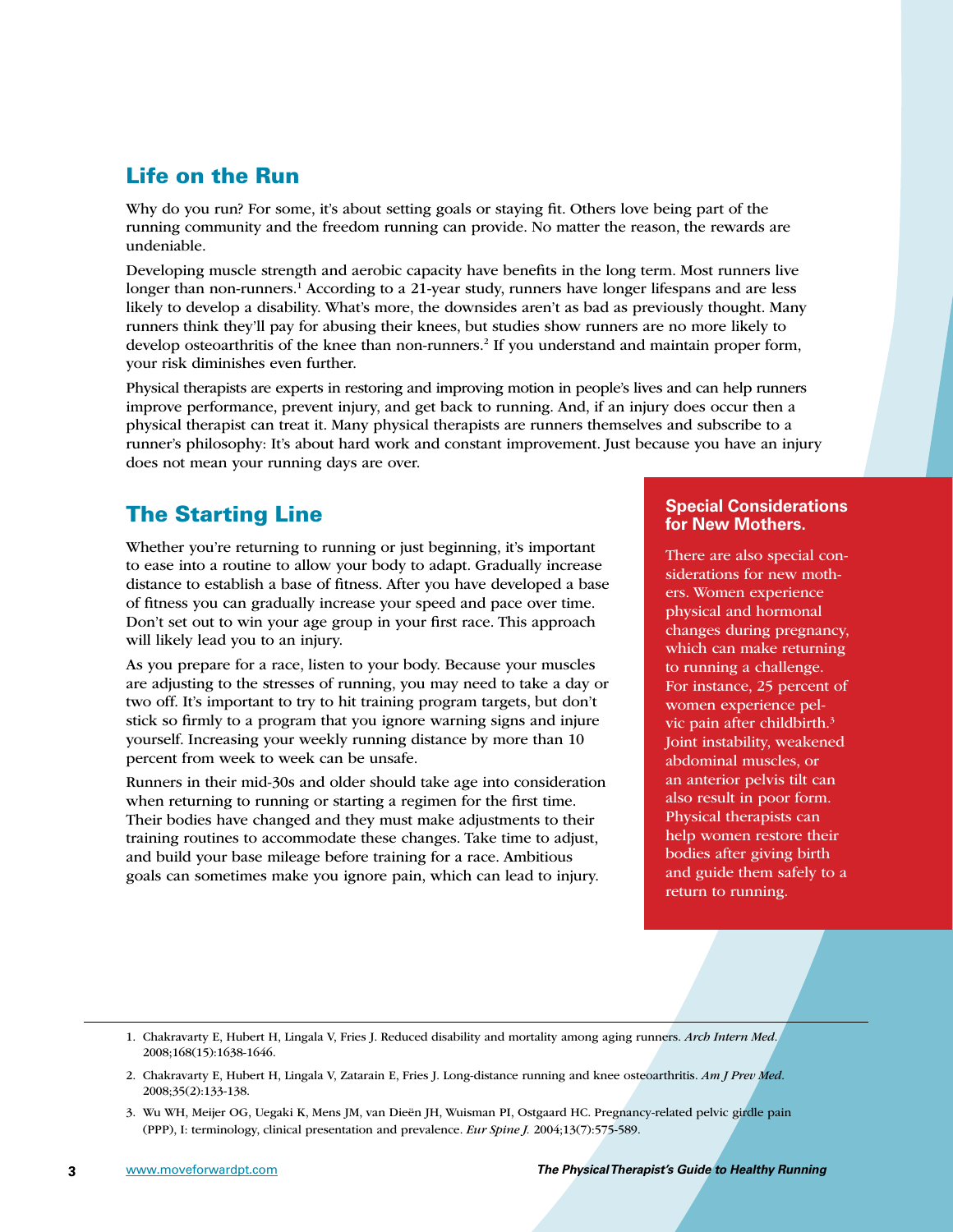## Proper Training and Common Mistakes

Train well, race well. Physical therapist Robert Gillanders, PT, DPT, OCS, subscribes to this philosophy for himself and for the runners he trains. Making purpose and intensity part of training requires knowledge of proper training and form. Consider the following training myths:

### **Myth 1: Recovery is a break from training.**

Recovery time isn't a break from training, it is part of it. Runners, particularly those at the Master's (40+) level, can consider taking recovery time every third week instead of every fourth week during a marathon training program.

Consider using cross training, such as the elliptical or bike, to substitute for recovery runs to give your legs a break. This allows you to rest your legs while remaining on track for a successful race.

## **Myth 2: Push through the pain.**

Runners know how to handle pain. But how do you determine what pain is normal and what is cause for alarm? Muscle soreness that eases as you run can be normal. However, pain you should be concerned about may have one or more of the following characteristics:

- ® Pain that does not subside within several hours after running.
- ® On a pain scale of 1-10 (10 being worse pain), pain that exceeds 3 while running.
- The onset of sharp pain.
- ® Pain that wakes you up at night.
- ® Persistent pain that worsens when you run.
- ® Pain that persists in the same area, every time you run.

A physical therapist can help determine the cause of the problem and recommend effective cross training exercises, identify when poor form may be contributing to your pain, and prescribe necessary changes in training to allow the body to repair itself. Read more about dealing with an injury on page 7.

#### **Myth 3: You can zone out on a run.**

Running can clear your mind and provide stress relief. However, thinking about your form while running can help you make subtle improvements.

"Listen to how you run," Gillanders advises. "Notice how you strike the ground. Does it sound the same on both sides, or is one foot strike louder? Notice where your foot lands relative to your body. Is it in front of you, or relatively underneath you, which is often less stressful? Recognize that as you fatigue, your form is more likely to be compromised." Usually when a runner's form is compromised mechanical stress increases and injury can soon follow.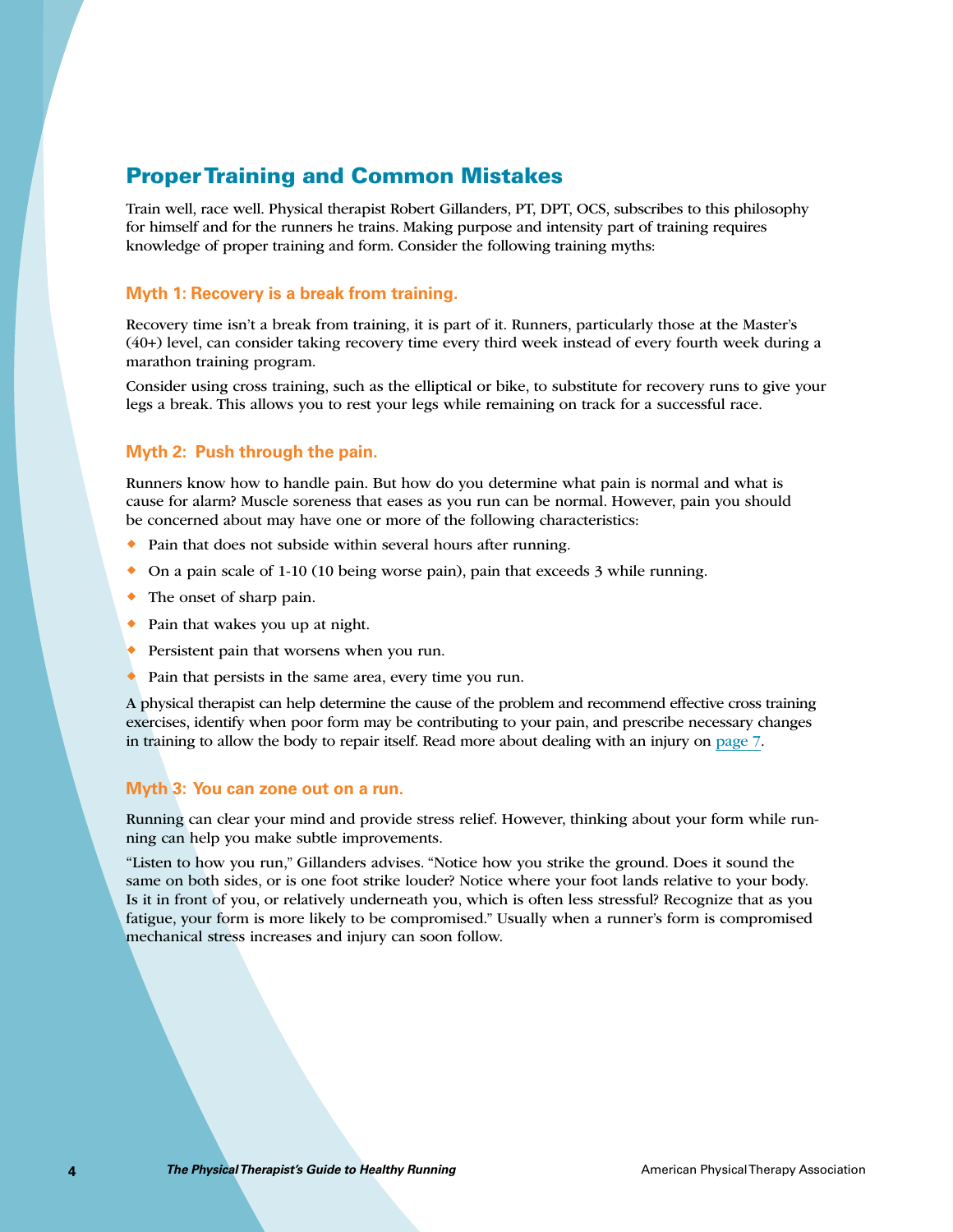# Race Day

Race day is exciting, and sometimes nervousness and even nausea can set in. It's not just 3.1 or 13.1 or 26.2 miles ahead of you: It's a new course with unfamiliar curves and a pack of competing runners. Here are some tips for the week of the race that can help you do your best:

## **Leading Up to the Race**

- ® Wear your race-day shoes 1 to 2 weeks ahead of time to break them in and avoid blistering. Many runners successfully switch to lighter shoes on race day, but a shoe that changes your running style too much can result in unexpected pain.
- ® If you can, survey the course a day or so before the race. Identify turns and hills ahead of time. This will enable you to visualize your effort on race day, and know how to pace yourself based on the terrain.
- ® Dodging people and avoiding the ones who are cutting in the first mile of the race can be frustrating and a waste of energy. Be sure you're in the proper timing gate.
- $\bullet$  Even though you're tapering off your training 2 to 3 weeks before the race, it's fine to go for a 30- to 45-minute run to keep your body loose.

## **Race Day**

- ® Races are energizing, so many runners get out of the gate too quickly. Watch your splits to make sure your planned 7:30 pace isn't a 6.
- ® Be conscious of how you are running. Hills can be especially taxing.
- Remember that protecting your body is more important than one race. Pay attention to warning signs, such as sharp or unusual pain, and signal for help if you need it. Trying to run "through" pain often leads to compensations that can strain other parts of the body. No limping allowed! Remember that if the pain is too great, it is probably better not to push it. Focus on getting better and picking another target race.

Good luck out there!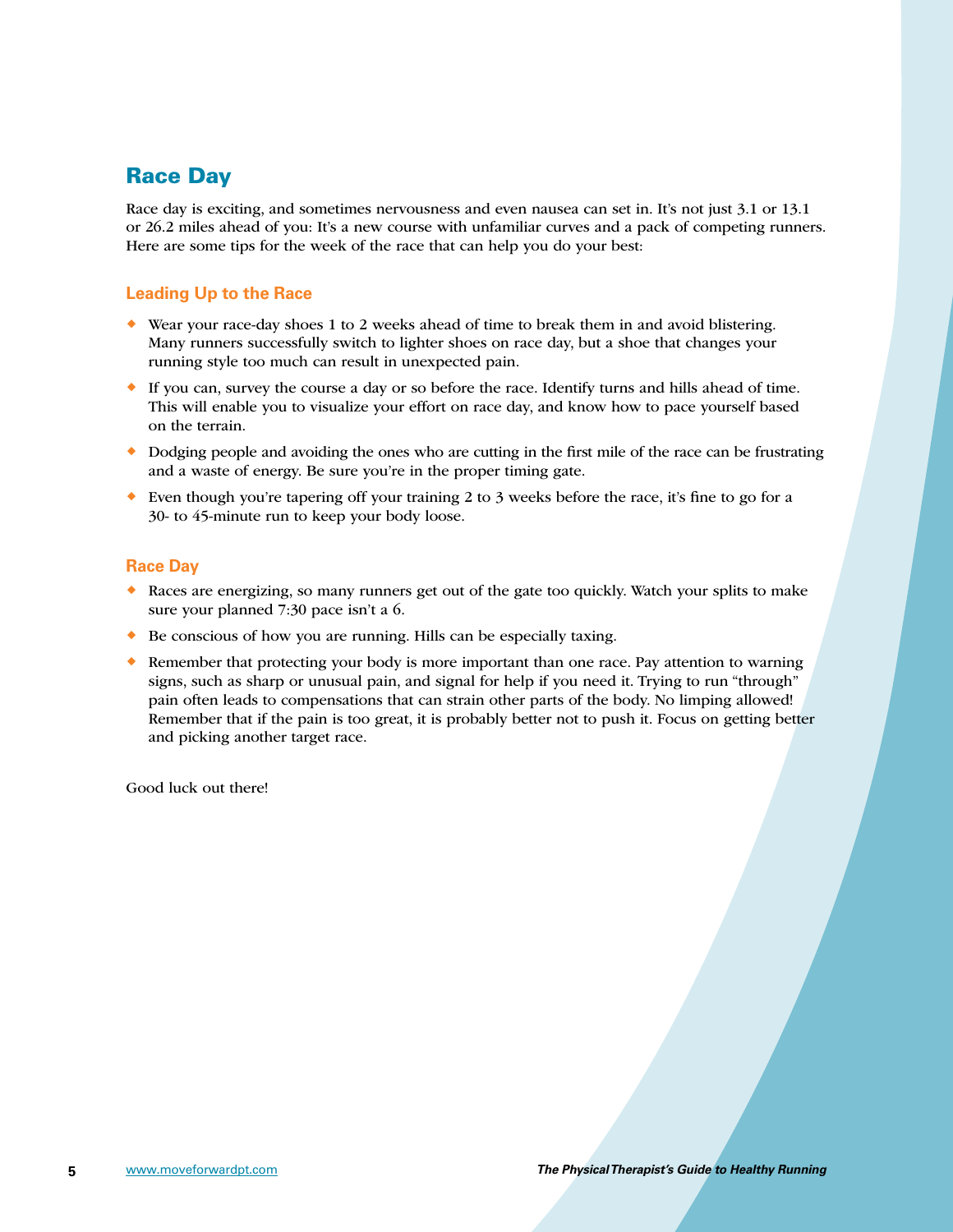## Your Body on a Running Regimen

A running regimen often reveals the body's inefficiencies or misalignment. For example, improper foot alignment can cause hip pain, or improper hip alignment can cause knee pain. Physical therapists help runners adjust their running technique, thereby reducing risk of injury and improving race performance. Here are some common injuries, pain points, and form issues runners may experience:



- **T** Female runners are more likely to experience hip pain and should speak with their physical therapist about proper running technique, which may improve hip alignment and control. Imbalances at the hip can cause iliotibial band syndrome, which appears as pain on the outside of the knee.
- Knees are the number one site of injury for runners. In fact, anterior knee injuries make up 20 percent of all runner injuries.<sup>4</sup>
- **Patellafemoral syndrome, or runner's knee, is often a result of over**striding. When over striding, the foot lands too far from the body causing the leg to take on unnecessary stress that can injure the knee. Shortening the stride can reduce sharp heel strikes to lessen stress.
- The most common sites of injury are different for runners over age 40. The Achilles tendon and calf are more vulnerable, and runners may experience an increase in soft tissue injuries.
- $\blacksquare$  Feet are complex. Achilles tendinitis, plantar fasciitis and overpronation are all sources of discomfort for many runners. The correct footwear can help in many situations, but this isn't a cure-all. Exercise has been shown to have a beneficial effect on common running injuries, even for the foot.
- Stress fractures are common in runners under age 30. They are often the cause of pain in the second metatarsal, the longest bone in the foot that stems out to the second toe. A University of Delaware study<sup>5</sup> conducted by physical therapist Irene Davis, PT, PhD, found that runners who were cued to "run softly" reduced force to their legs by 30 to 50 percent, greatly reducing the likelihood of a stress fracture.

Does any of this sound familiar? Consider seeing a physical therapist to evaluate your functional mobility and movement patterns before you experience an injury. A physical therapist can help you recover from most running injuries, and learn how to continue to safely train. A physical therapist can help you become a stronger and smarter runner, which in the long term can help you prevent injury.

5. Crowell HP, Milner CE, Hamill J, Davis, I. Reducing impact loading during running with the use of real-time visual feedback. *J Orthop Sports Phys Ther.* 2010;40(4):206-213, Epub 12 March 2010.

<sup>4.</sup> Taunton JE, Ryan MB, Clement DB, McKenzie DC, Lloyd-Smith DR, Zumbo BD. A prospective study of running injuries: the Vancouver Sun Run 'In Training' clinics. *Br J Sports Med.* 2003;37:239-44.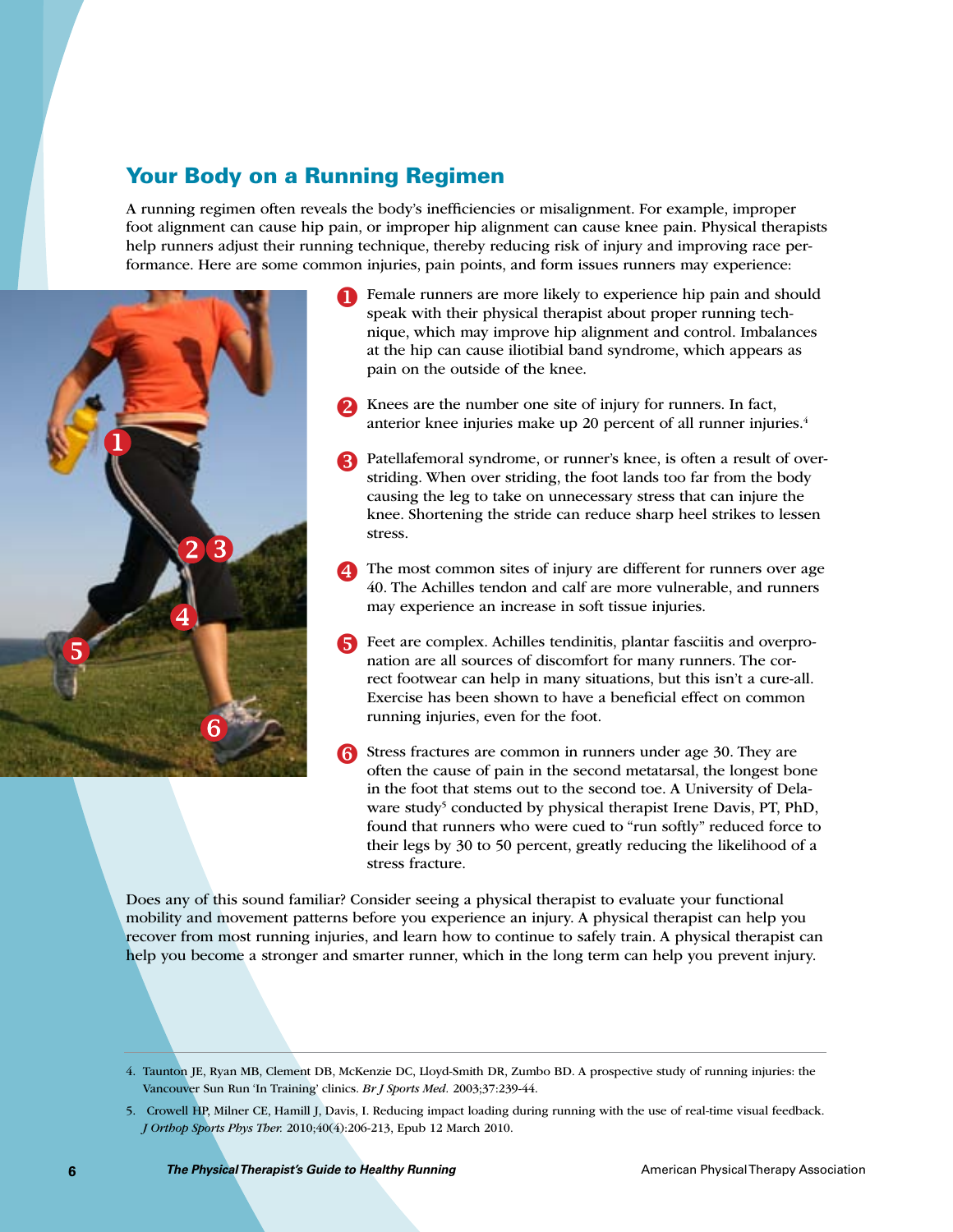# Strategies for Preventing Injury

Proper form can prevent injury and improve your performance. According to physical therapist Bryan Heiderscheit, PT, PhD, increasing your body's strength may improve your form and control, which can improve your movement patterns and keep you running without injury. Every runner, beginner or advanced, should take these injury-prevention strategies into account:

## **Start Right**

A report from the Centers for Disease Control and Prevention indicates stretching before exercise does not reduce the risk of injury.<sup>6</sup> Instead, try warming up with a brisk walk or running drills, and then begin the more rigorous parts of your workout as your muscles begin to feel activated.

If you're just starting a running regimen, your routine should include stretching after running. If you've already been stretching before running, however, don't choose race day to switch. Stick with your old routine for the race and gradually shift over between races.

## **Identify Weakness**

"All runners have inefficiencies in their form," said Heiderscheit. "They may be subtle, but finding them uncovers opportunities to make the body stronger and more tolerant of rigorous training."

Physical therapists identify these weak points through a gait analysis. By filming you running on a treadmill and examining your alignment with advanced software, they can see where you need to strengthen muscles, adjust form, improve your shoe wear, or reduce impact in order to become a more efficient runner. When runners can see a knee drift inward, they can visualize the correction and activate muscles to offset poor form.

There are a few areas any non-injured runner can target to run more efficiently. Endurance runners may have underdeveloped hamstrings, so targeting the hamstrings with strengthening exercises may help. In addition, a single-leg balance or single-leg squat exercise is a low impact exercise that pushes the body to build strength, balance, and coordination in the muscle groups most used while running.

## **Beginner Strategies**

Starting a new running regimen? Go for it! But be careful because novice runners will have to adjust to the impact on the joints. A beginner shouldn't start with 5 to 7 runs each week. Instead, replace several of these runs with biking, swimming, or time on the elliptical. Each of these activities builds cardiovascular endurance and strength without stressing the joints too much too soon.

## **Big-Picture Training**

Running shouldn't be the end of your exercise regimen. Strength training can improve overall strength and ultimately improve your running. Strength in your core and hips, flexibility, and coordination all factor into your performance, so make improving these areas part of training, too.

Whether you devote hours each week to running, or run occasionally to maintain a basic level of fitness, a physical therapist can make sure you do so safely.

<sup>6.</sup> Thacker SB, Gilchrist J, Stroup DF, Kimsey D. The impact of stretching on sports injury risk: a systematic review of the literature. *Med Sci Sports Exerc.* 2004;36(3):371-8.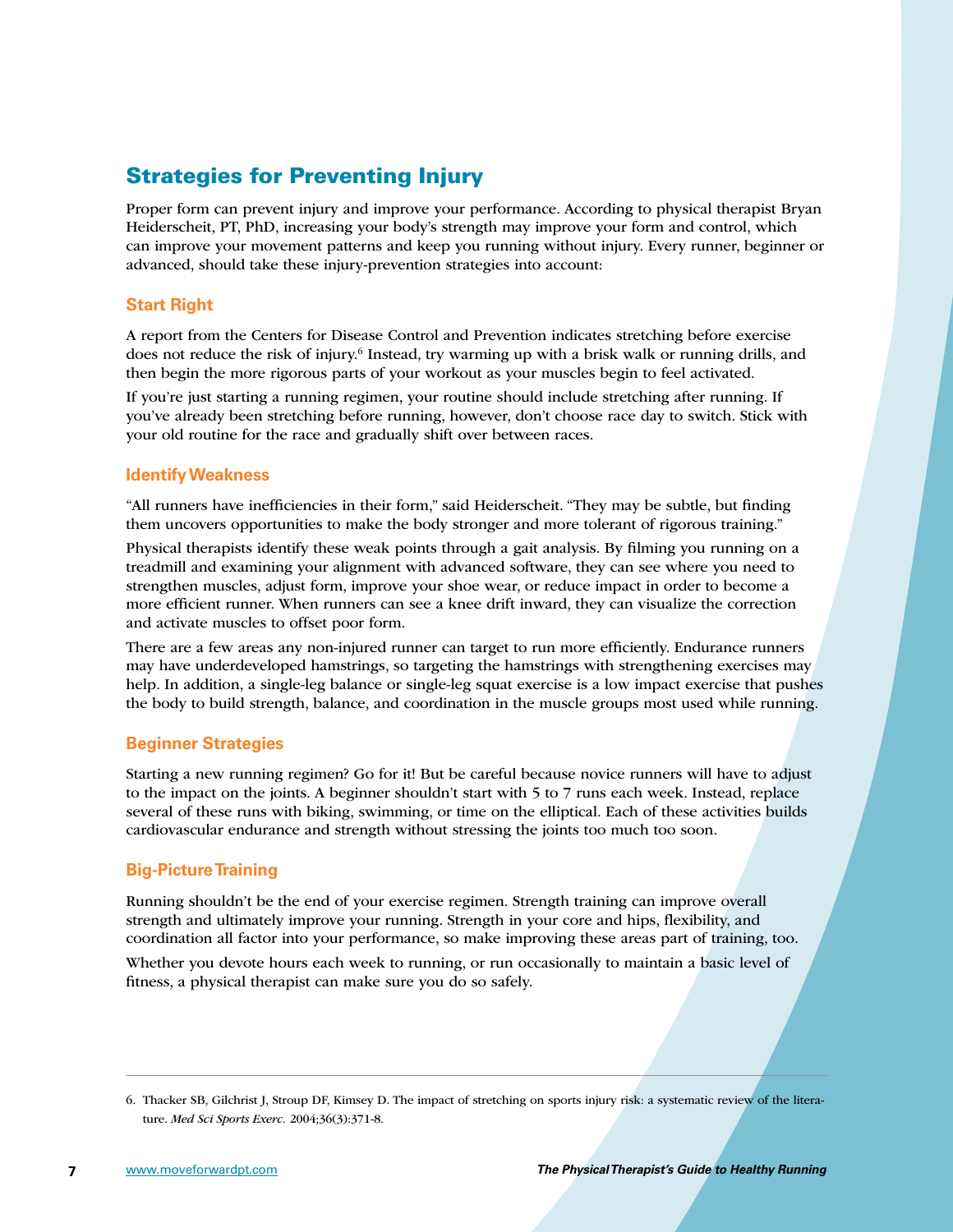## The Sole Purpose

### **Runners know their feet and their shoes.**

When choosing a pair of shoes, there are a few things to know, like whether you pronate excessively. Runners should understand that some pronation, which is when the heel angles inward, is perfectly normal. The foot should assume a flexible posture when it hits the ground—but when the foot stays in this pronated or flat position too long it can lead to pain or injury.

Some runners need more support, but others seek lighter, minimalist shoes. How does your form change with lighter shoes and barefoot running? You will likely decrease your stride length, increase your cadence and hit the ground more softly. These effects can also be achieved with a traditional running shoe, if the runner is deliberate and focused on proper technique. If you choose a minimalist shoe, transition gradually. An abrupt change can overwhelm the foot, leading to pain and injury.

Be conscious of the onset of new pain in the foot, even when you aren't switching shoes. Stress to the foot accumulates in training, causing stress fractures and pain. Stretching the toes and soft tissue massage may provide some relief for plantar fasciitis and Achilles tendinitis. Taping techniques can also shield sensitive tissue and ease stress. A physical therapist can advise you on these strategies to protect your feet and also prescribe exercise to help you heal.

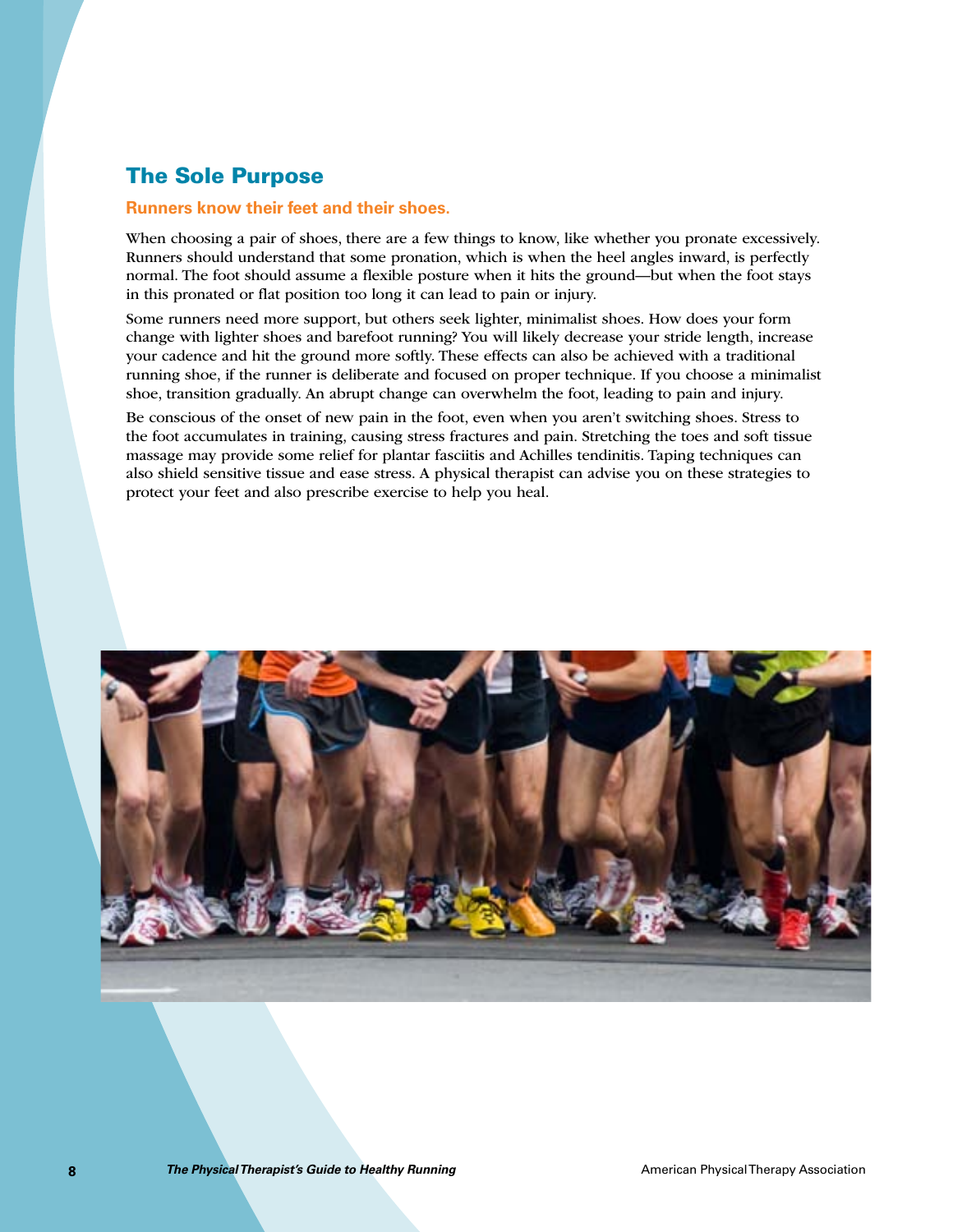# What to Do If You've Been Injured

For many injuries runners experience, a relative break from running can heal the tissue. During this time, inflammation within the tissue will be reduced, which is necessary for the tissue to repair itself. As the tissue repairs, the injury will feel better, but it's important to recognize that until full strength is returned, a runner will be vulnerable to reinjury. Running as soon as pain subsides can result in aggravating the injury or causing a new one.

Exercises help restore the body when it is injured. Every injury is unique so avoid using generic routines available on the Web to address your problems. Instead, consider being evaluated by a physical therapist who can tailor a routine to your specific needs. Think of it as a roadmap to return to your healthy running form. A physical therapist may recommend cross-training to help you maintain your level of fitness. Studies from the University of Toledo indicate that runners training in the pool for 4 weeks experience only minimal fitness loss as compared with their land-running counterparts.7 Be open-minded about new ways to exercise.



7. Bushman BA, Flynn MG, Andres FF, Lambert CP, Taylor MS, Braun WA. Effect of 4 weeks of deep water run training on running performance. *Med Sci Sports Exerc.* 1997; 29(5):694-9.

[www.moveforwardpt.com](http://www.moveforwardpt.com) *The Physical Therapist's Guide to Healthy Running*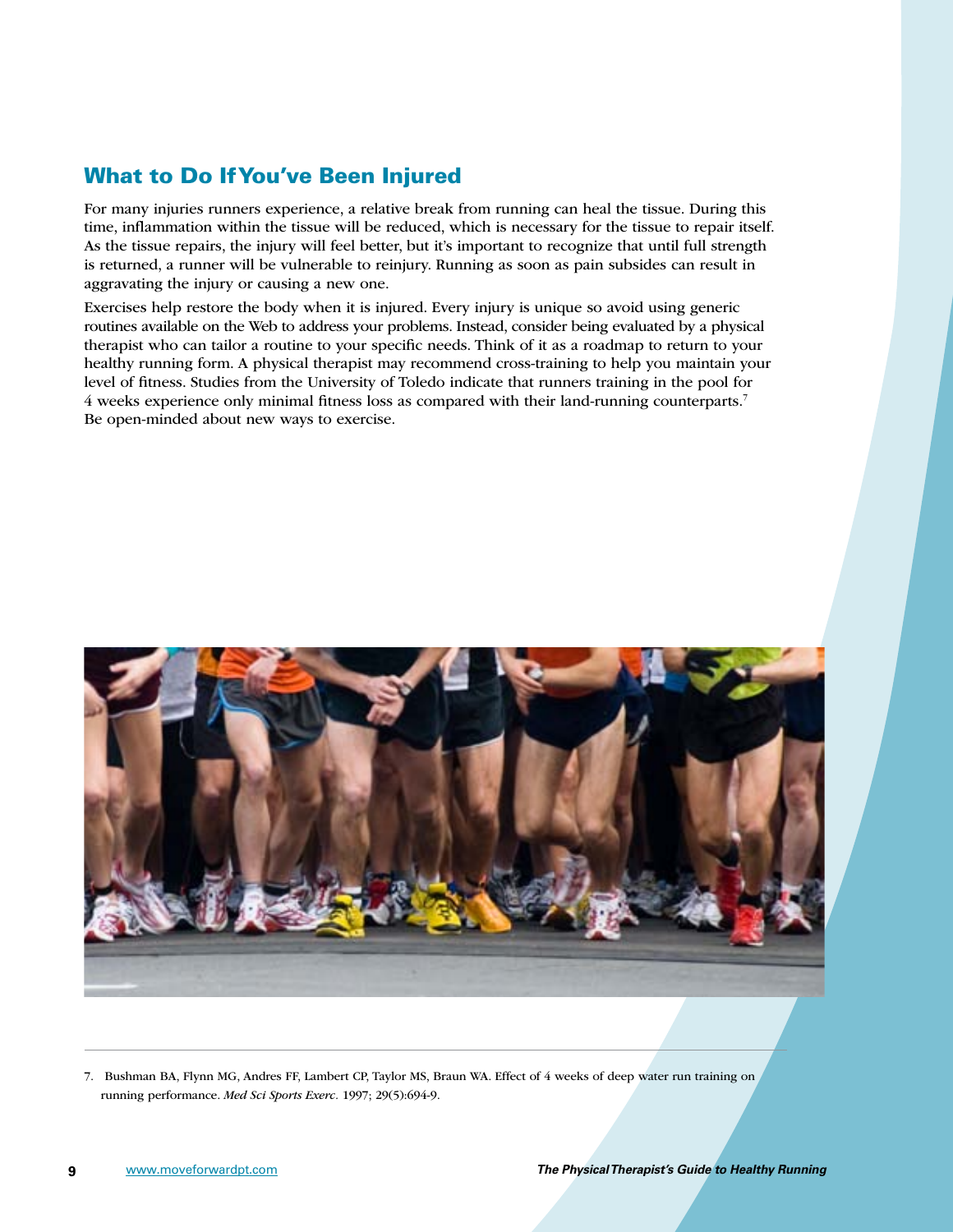# Making the Most of Your Race Day Experience

By Chris Farley, Owner of *Pacers Running Stores*

Whether you're running in your first race or are an experienced runner, planning for race day can be as important to your success as the miles you have invested during training. Too many times I've seen runners put in the hours and miles only to be derailed by race-day logistics, anxiety, or simply not having a race-day strategy. There are several basic steps all runners should take to ensure a successful race.

At least 1 week before your event, practice your race-day routine. Set your alarm to wake up for breakfast as you would the day of your event. Finalize what fuel you will take during the race and at what intervals, and wear your race day clothes and shoes. Shoes should have less than 100 miles on them but shouldn't be fresh from the box either.

Also, do the small but important things to prepare your body for the race. For some, the days leading up to your race will be full of anxiety and excitement, and you'll be particularly wired the night before the race. The week of the race, stay hydrated and bank at least 8 hours of sleep each night. Try to attend the race's expo 2 days before the race to avoid a long day on your feet.

If you're participating in a race in a new city, send your friends and family off to sightsee while you visualize your success. This is a great opportunity to relax and review race-morning logistics. Your nutritional intake the day before the race will impact your performance, so consider protein-rich foods and carbohydrates, and have a banana for dessert.

These steps will help you prepare for race day and enjoy yourself once the gun goes off. Running a distance race has the potential for being a life-changing experience. If well prepared, you'll remember and cherish every moment.

*Chris Farley is the owner of Pacers Running Stores, running specialty stores in the Greater Washington DC Metro area. Farley has completed over a dozen marathons and set a personal record of 2 hours 31 minutes.*